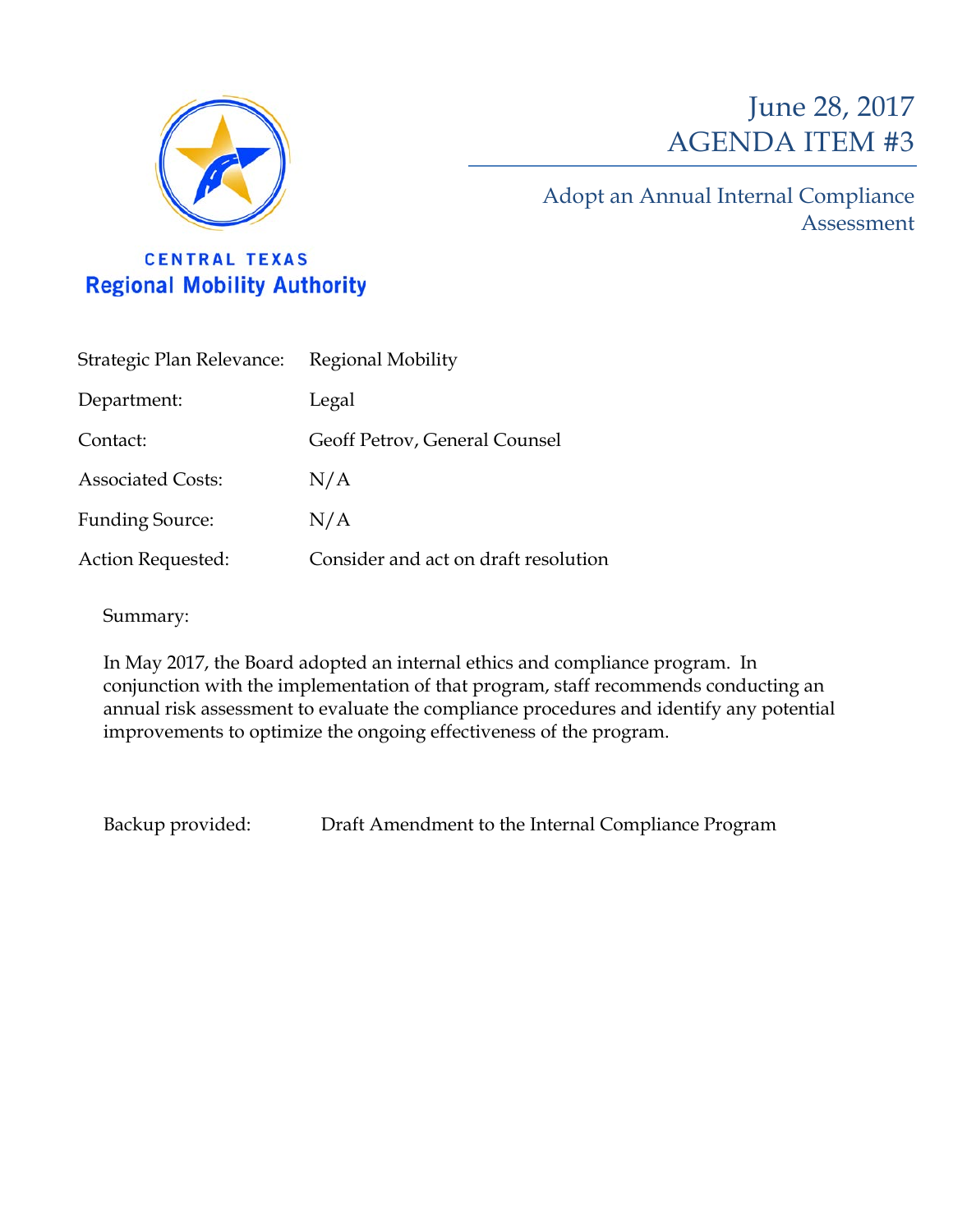#### **INTERNAL ETHICS AND COMPLIANCE PROGRAM**

The Central Texas Regional Mobility Authority ("Mobility Authority") has established an Internal Ethics and Compliance Program ("Program"). The Executive Director and the Deputy Executive Director are charged with monitoring compliance within the organization and taking appropriate action in response to compliance related complaints. These employees, along with the Chief Financial Officer are responsible for oversight of financial reports and establishing and maintaining an adequate internal control structure with appropriate checks and balances.

The Mobility Authority has taken all possible steps to avoid the delegation of substantial discretionary authority to individuals whom the organization knows or should know, have previously engaged in illegal activities. The Mobility Authority will perform criminal background checks on all final applicants for the positions of Executive Director, Chief Financial Officer, General Counsel, and any positions involving the disbursement of Agency funds or the handling of cash, checks or credit cards; negotiable documents and materials; or highly confidential or sensitive information. All applicants admitting a felony conviction on their application materials shall also be subject to a criminal background check. Additionally, the Mobility Authority may, at its discretion, perform criminal background checks on applicants for any other position. The Executive Director shall be responsible for periodically assessing risk of criminal misconduct within the organization.

The Mobility Authority shall take all steps to ensure that compliance standards are effectively communicated to all employees by requiring participation in training and by distributing information that explains the requirements of this Program. A copy of the Program, including any amendments and all related documents will be included in the Employee Handbook. Training will be held during orientation and periodically thereafter. An employee who violates any provision of the Program is subject to disciplinary action up to and including termination. All employees shall perform their official duties in a lawful, professional, and ethical manner; practice responsible stewardship of organizational resources, and report any conduct or activity that they believe to be in violation of this Program. If an employee has a concern about the legitimacy or appropriateness of any employee act, he/she should promptly discuss the matter with his/her manager or with the Human Resources Manager. No employee who, in good faith, reports an alleged incident of noncompliance who participates in an investigation of an alleged incident of noncompliance shall be subjected to discrimination, reprisal or retaliation in any form because of having made such a report or participating in such an investigation.

The Mobility Authority Board of Directors will participate in periodic training in ethics and in the compliance program and ethical behavior generally.

The Mobility Authority shall notify all agents of the organization regarding the Program, and its expectation of ethical behavior and compliance with the law from individuals and companies it does business with through distribution of written materials, electronic communication or verbal communication.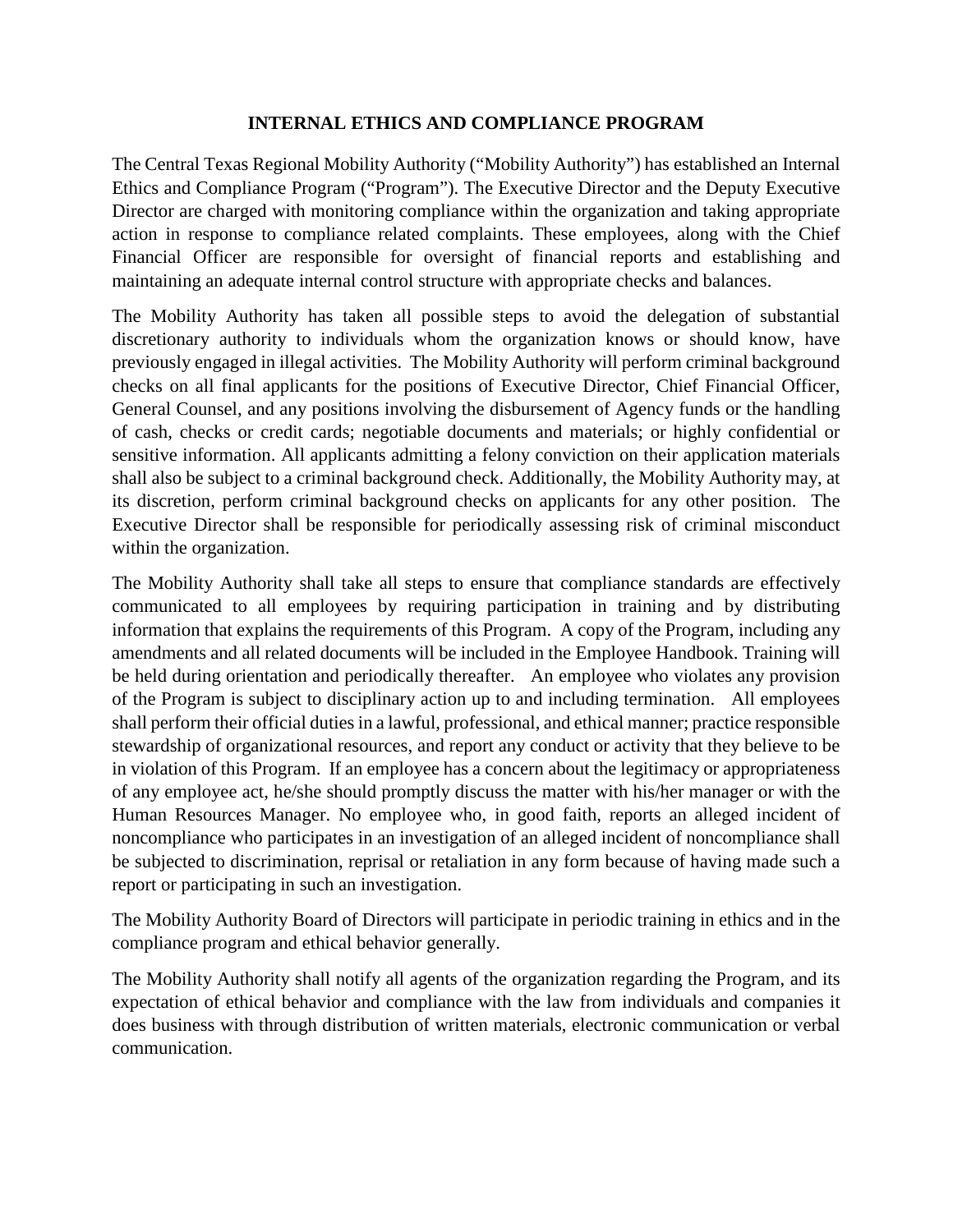The Mobility Authority will annually conduct an internal risk assessment and an independent annual external compliance audit and other risk evaluations to monitor compliance and assist in the reduction of identified problem areas.

## **Record Retention**

The Mobility Authority is committed to proper maintenance and retention of records and shall comply with the retention schedule for local government records adopted by the Texas State Library and Archives Commission. If the Texas State Library and Archives Commission adopts a new record retention schedule, or revises an existing record retention schedule, that applies to a record maintained by the Mobility Authority, the Executive Director shall ensure that the Mobility Authority complies with the new or revised retention schedule.

## **Fraud**

Fraud is broadly defined, and may include any type of intentional deception for the purpose of personal or business gain or damage to an individual or organization. Examples of fraud include lying on an employment application, falsifying records, or providing false receipts for reimbursement from the Mobility Authority. Employees shall not knowingly make false or misleading statements, oral or written, in the course of the conducting of the Mobility Authority business. Employees shall not disclose confidential or sensitive organizational business information without prior written authorization.

### **Equal Opportunity Employment**

The Mobility Authority is an equal opportunity employer. This means that decisions regarding the hiring, promotion and compensation of candidates and employees will be made without regard to race, color, religion, national origin, gender (including pregnancy), sexual orientation, age, disability or any other status protected by law.

Management will make decisions regarding the hiring, promotion and compensation of a candidate (whether internal or external) and employee solely upon the basis of the individual's work record, performance history and qualifications for the job for which he/she is being considered.

### **Sexual Harassment and Sexual Misconduct**

All Mobility Authority employees have the right to work in an environment free from any type of unlawful discrimination or harassment based on race, color, religion, national origin, gender (including pregnancy), sexual orientation, age, disability or any other status protected by law. This includes freedom from sexual harassment in the workplace.

Harassment based on any of the above is considered a form of illegal discrimination. The Mobility Authority will not tolerate any form of harassment in the workplace. An employee who believes there has been an incident of harassment shall comply with Workplace Harassment Policy in the Employee Handbook.

## **Conflicts of Interest**